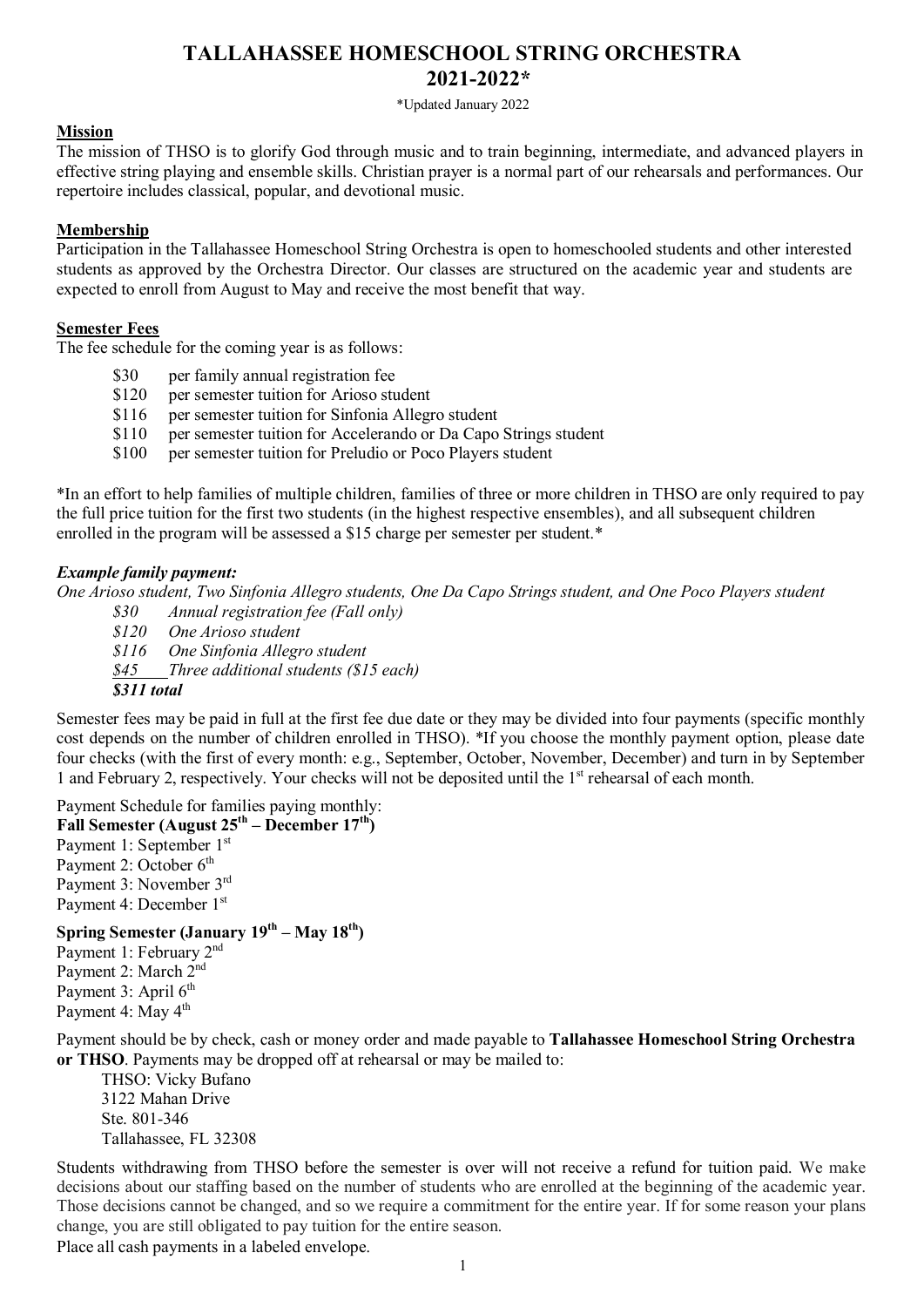#### **All tuition and fees must be paid in full before students will be allowed to participate in classes the following semester.**

### **Music and Equipment**

Students will be given sheet music by the orchestra director to take home for practice and to bring to each rehearsal and performance. Students must keep these in binders to protect them. The music will be turned in at the request of the director.

- Students should keep all music in their music binders.
- \* Students should not fold or tear the music.
- \* Markings should be made with pencil only.
- \* Students will be charged a copy fee for music that is lost or damaged. \$10.00 per music book and \$5.00 per individual music part
- \* Students needing a music part should see the director.

Students will be required to furnish the following:

- \* Instrument
- \* Music stand<br>\* Music books
- Music books as assigned by director
	- **Da Capo Strings –** *Essential Elements* **Book 1 Accelerando –** *Uni-Tunes* **(C, G, D) (blue book) Sinfonia Allegro –** *Habits of a Successful Middle Level String Musician* **Arioso –** *Habits of a Successful String Musician*
- \* Pencil
- \* Notebook or binder to keep loose sheet music organized
- \* Necessary instrument accessories
	- Violins and violas shoulder rest, rosin, cleaning cloth Cellos – rock stop, rosin, cleaning cloth

### **All cases, personal equipment (i.e., stands), and personal music should be labeled with the student's name.**

#### **Music Theory Curriculum**

Beginning orchestral students who know how to read music succeed more quickly than their peers, and intermediate and advanced orchestral students who understand and practice basic theory skills are better equipped to learn, memorize and/or understand their music. Music theory homework is highly valued in our orchestra classes, and all students are expected to participate.

Students are given weekly or bi-monthly theory assignments, expected to be completed and turned in the following week. Just as any academic, mental, or physical discipline requires regular practice, students should complete theory assignments on a regular basis rather than waiting until the end of the semester or year. Parents are encouraged to learn along with their students and to make music theory a part of their regular homeschool schedule and practice. Theory assignments are worth 5 points each, and each week an assignment is turned in late, one point will be deducted.

Poco Players, Preludio, and Da Capo Strings students will receive theory assignments each week.

If Accelerando students have not yet completed the Da Capo Strings theory packet, they should complete that in their first year.

Sinfonia Allegro and Arioso students (as well as Accelerando students who have already completed the Da Capo Strings packet) will receive theory assignments every other week. Since we have students joining our orchestra at various ages, students will advance to new theory units based on completion rather than age:

Accelerando:

- 1) Da Capo Strings packet
- 2) All for Strings Theory Book 1
- 3) Theory Time  $5<sup>th</sup>$  grade packet
- 4) Theory Time  $6<sup>th</sup>$  grade packet
- 5) All for Strings Theory Book 2

#### Sinfonia Allegro:

- 1) All for Strings Theory Book 1
- 2) Theory Time  $5<sup>th</sup>$  grade packet
- 3) Theory Time  $6<sup>th</sup>$  grade packet
- 4) All for Strings Theory Book 2
- 5) Theory Time MS/HS 1A/1B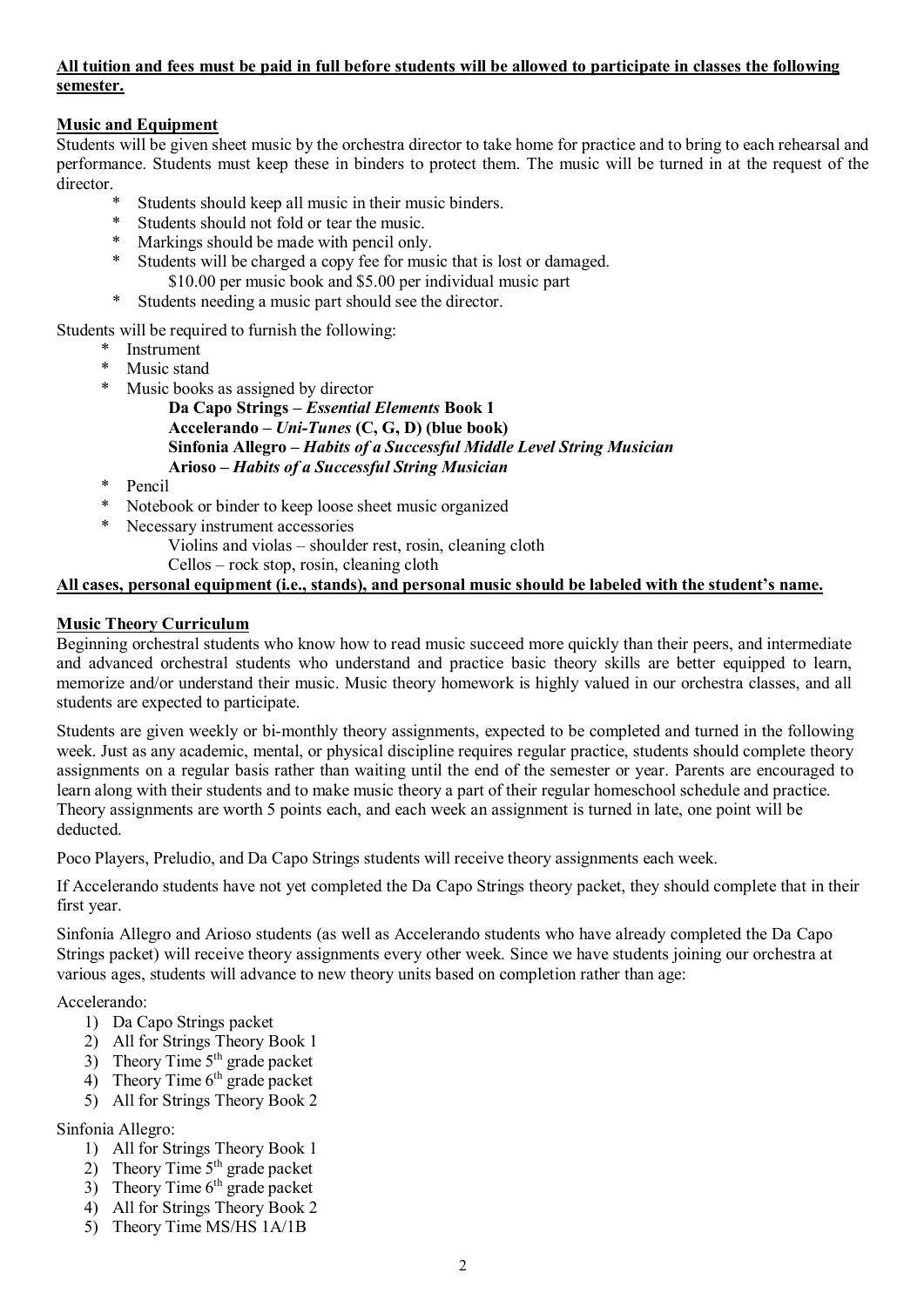- 6) Theory Time MS/HS 2A/2B
- 7) Theory Time MS/HS 3A/3B

# Arioso:

- 1) All for Strings Theory Book 2
- 2) Theory Time MS/HS 1A/1B
- 3) Theory Time MS/HS 2A/2B
- 4) Theory Time MS/HS 3A/3B
- 5) Theory Time MS/HS 4A/4B
- 6) Theory Time MS/HS 5A/5B

\*Students will need to buy their own *All for Strings* theory book. *Theory Time* worksheets will be uploaded to the website for students to print under password protection.\*

# **Rehearsal Location and Schedule**

Rehearsal Location: Thomasville Road Baptist Church – 3131 Thomasville Rd, Tallahassee, Florida

Rehearsals Day/Time: Wednesdays *Poco Players* – 10:15 am to 10:40 am, Choir Room *Preludio* – 10:55 am to 11:20 am, Choir Room *Da Capo Strings* – 11:35 am – 12:20 pm, Room 202 *Accelerando –* 11:35 am – 12:20 pm, Choir Room *Sinfonia Allegro* – 12:30 pm – 1:15 pm, Choir Room *Arioso* – 1:25 pm – 2:25 pm, Choir Room

# **Site Rules:**

- 1) Park in the lot on the right side of the main building.
- 2) Only members of the orchestra are allowed to be dropped off without parental supervision for the rehearsal. (Poco Players and Preludio students must be accompanied by an adult during class.) Parent(s) may stay with non-member children in the second floor waiting area but are asked to control the noise level as not to disrupt the classes. Food must be restricted to the second-floor lobby area or outside on the picnic tables (not in any classrooms). Orchestra members must be under parental supervision when they are not in class.
- 3) Adults and children associated with THSO have permission from TRBC to be in the following areas:
	- \* Room 210 (homework room)
	- \* Second-floor lobby area
	- \* The picnic tables outside
	- \* The playground children on the playground must be supervised by a parent at all times; courteous use of the playground includes not climbing the fences and using playground equipment only as originally intended (i.e. not dismantling it or climbing on top of things not designated for climbing)
- 4) Children should be dropped off in time to have their instruments out and ready to start rehearsal on time (no later than 5 minutes before class begins).
- 5) Thomasville Road Baptist Church is allowing THSO free use of their facilities on condition of proper and respectful treatment of those facilities. Parents are responsible for any messes created by children under their supervision. Parents should help their children clean up before leaving and make sure they take all personal belongings with them when they leave. Items or equipment left behind at rehearsal will be collected by the instructors and will be donated if not claimed at the rehearsal immediately following. Eachfamily will serve as clean-up monitor for one rehearsal during the year (see sign-up sheet) and will be responsible to inspect the facilities at the end of the day (2:30-3:00 pm).
- 6) Pick up children promptly at the end of rehearsal.

#### **Rehearsal Rules:**

- 1) Students must be punctual for all rehearsals.
- 2) Students must be seated in place at the time designated by the orchestra director.
- 3) Each orchestra member must bring his/her instrument, music stand, pencil, notebook, music, and music binder to all rehearsals.
- 4) Students must follow instructions given by the orchestra director.
- 5) No chewing gum, eating, or drinking while in rehearsal.
- 6) Students should respect the directors, their peers, the facilities, the equipment, and themselves.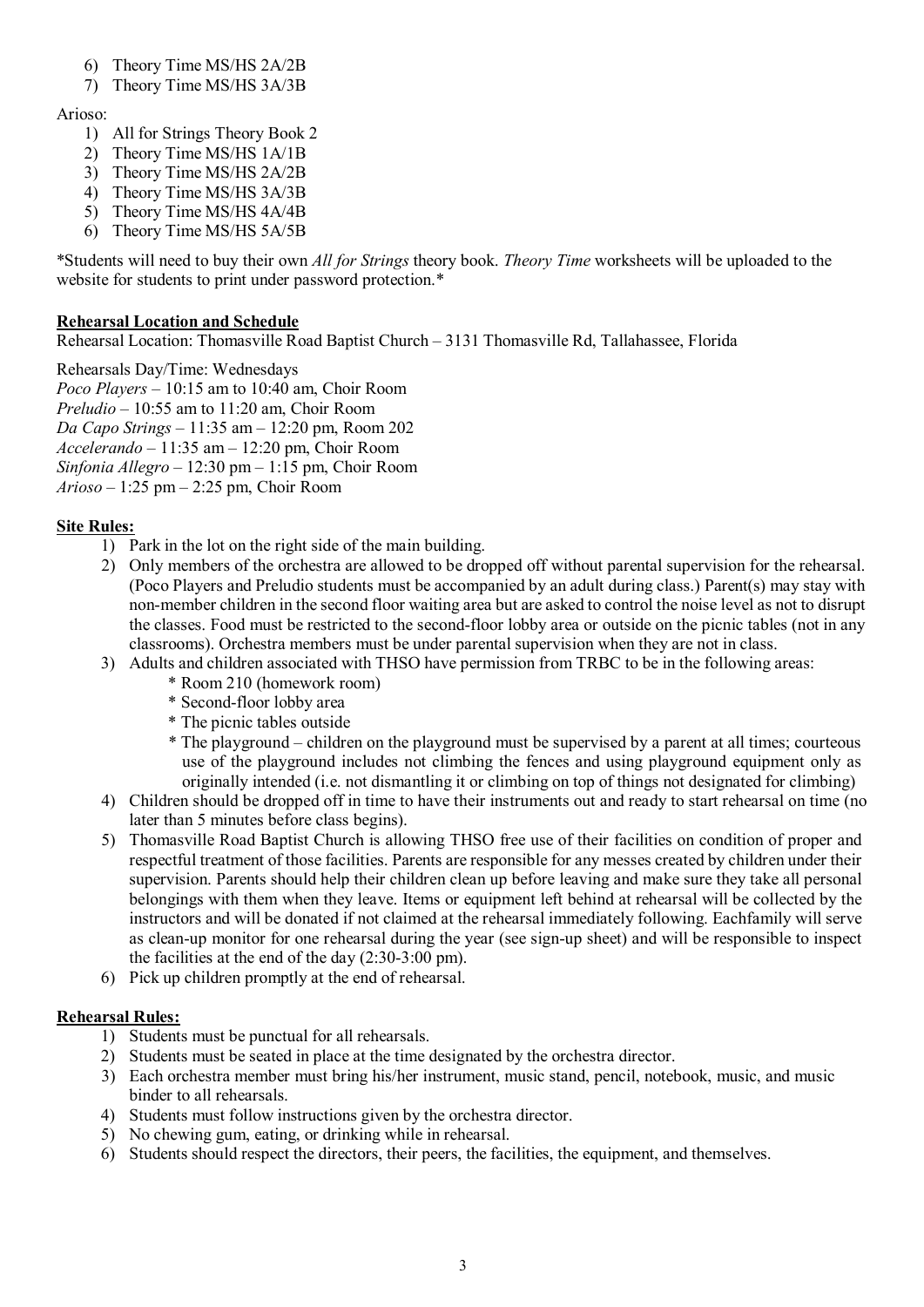#### **Dress code**

Rehearsal:

Boys: pants, jeans, or shorts worn at the waistline, shirts with no inappropriate slogans Girls: shorts, skirts, or dresses no shorter than fingertip length, pants, jeans, modest shirts

#### *Concert Attire for Poco Players, Preludio, Da Capo Strings, Accelerando, and Sinfonia Allegro:* Boys: black pants (no jeans), white dress shirt, black socks, black shoes, and black belt.

Girls: black skirt (below the knee when seated) or black pants (no jeans), white blouse (no low-cut necklines, no sleeveless), black shoes (no sandals or flip flops).

#### *Concert Attire for Arioso:*

Boys: black pants (no jeans), black dress shirt, black socks, black shoes, and black belt. Girls: black skirt (below the knee when seated) or black pants (no jeans), black blouse (no low-cut necklines, no sleeveless), or black dress with above specifications, black shoes (no sandals or flip flops).

## **Performances:**

Students are encouraged to take advantage of performance opportunities that are available throughout the year. **Participation in the Christmas and Spring concerts is mandatory**, and participation in all other events is strongly encouraged. Additional information regarding these events will be emailed to parents and students. **Music** Performance Assessment (MPA) is also a required performance event for Arioso students 6<sup>th</sup> grade and higher. **This event usually takes place in mid- to late February.**

# **Orchestra Personnel:**

## **Joann Solari, Instructor**

Joann Solari graduated from Florida State University where she earned her Bachelor's and Master's in Music Therapy. Her primary instrument is viola, and she also took secondary piano lessons. Joann was an Arts After School Director and Summer Camp Director for many years. Here she taught elementary-aged children everything from percussion, to dancing, piano, music history, and theory. She currently works as music therapist in nursing homes and pre-schools as well as teaching private violin, viola, and piano lessons in the Tallahassee area. Joann is looking forward to working with the children and developing in them a love for orchestra with THSO!

#### **Fayth Williams, Instructor**

Fayth Williams is the founder of Fayth's Music Studio where she teaches violin, viola, cello, and ukulele. She previously taught at the University of Alabama's Community Music School, and coached sectionals and chamber music at Interlochen Center for the Arts' summer program in Michigan. A graduate of the University of Alabama with academic honors, Williams earned her Master's of Music Degree at the University of Memphis. In addition to teaching, Williams is an active symphony musician, performing throughout the southeast with the North Mississippi Symphony, Panama City Symphony, Mobile Symphony, Tuscaloosa Symphony, and Starkville Symphony. She has studied and performed chamber, orchestral, opera, and solo repertoire at festivals in Italy, Hungary, and France, and went on tour with the Kodály Zoltán World Youth Orchestra.

# **Miranda Rojas, Instructor**

To be announced.